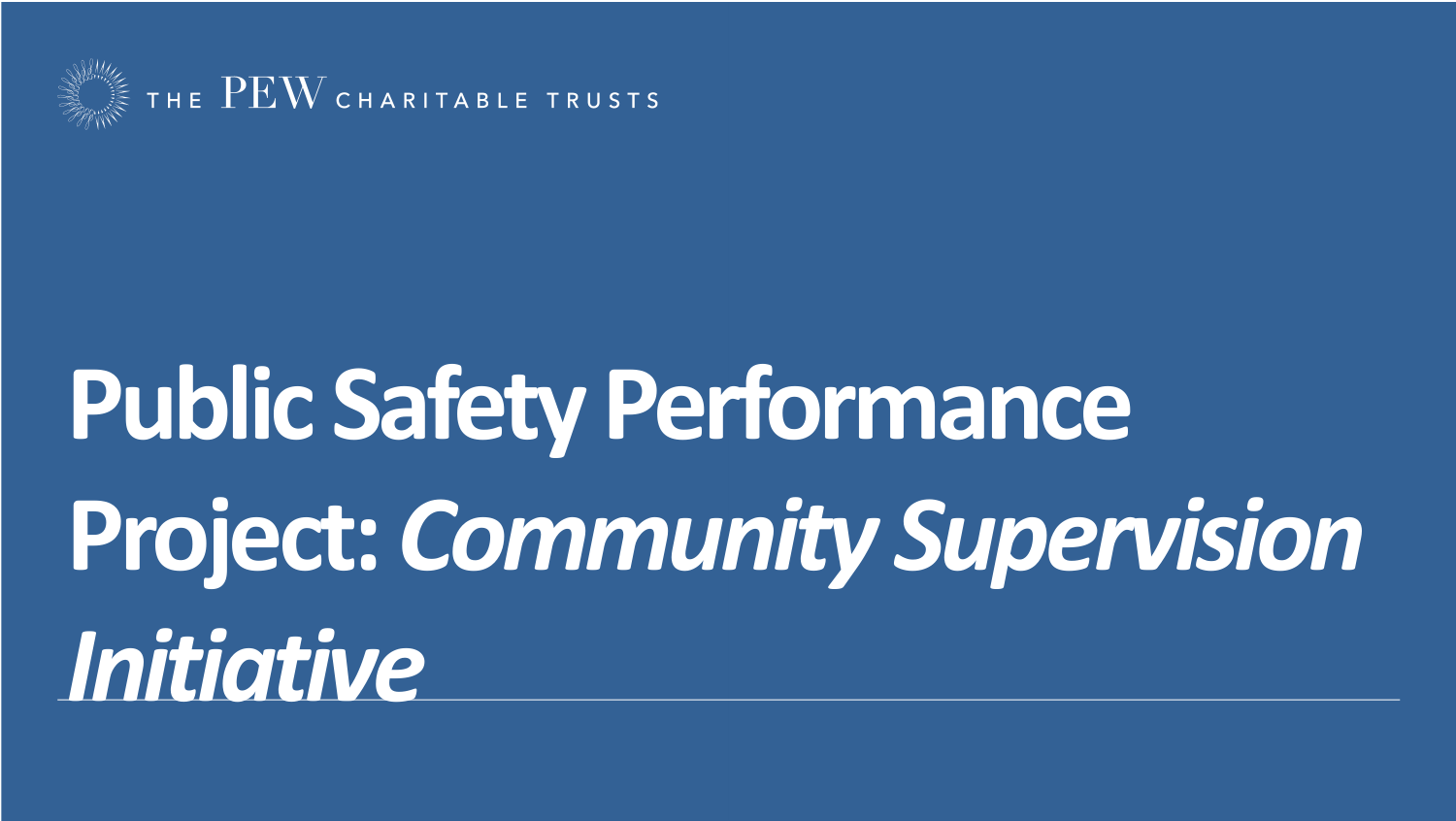Report

#### THE PEW CHARITABLE TRUSTS

April 2020



#### **Policy Reforms Can Strengthen Community Supervision**

A framework to improve probation and parole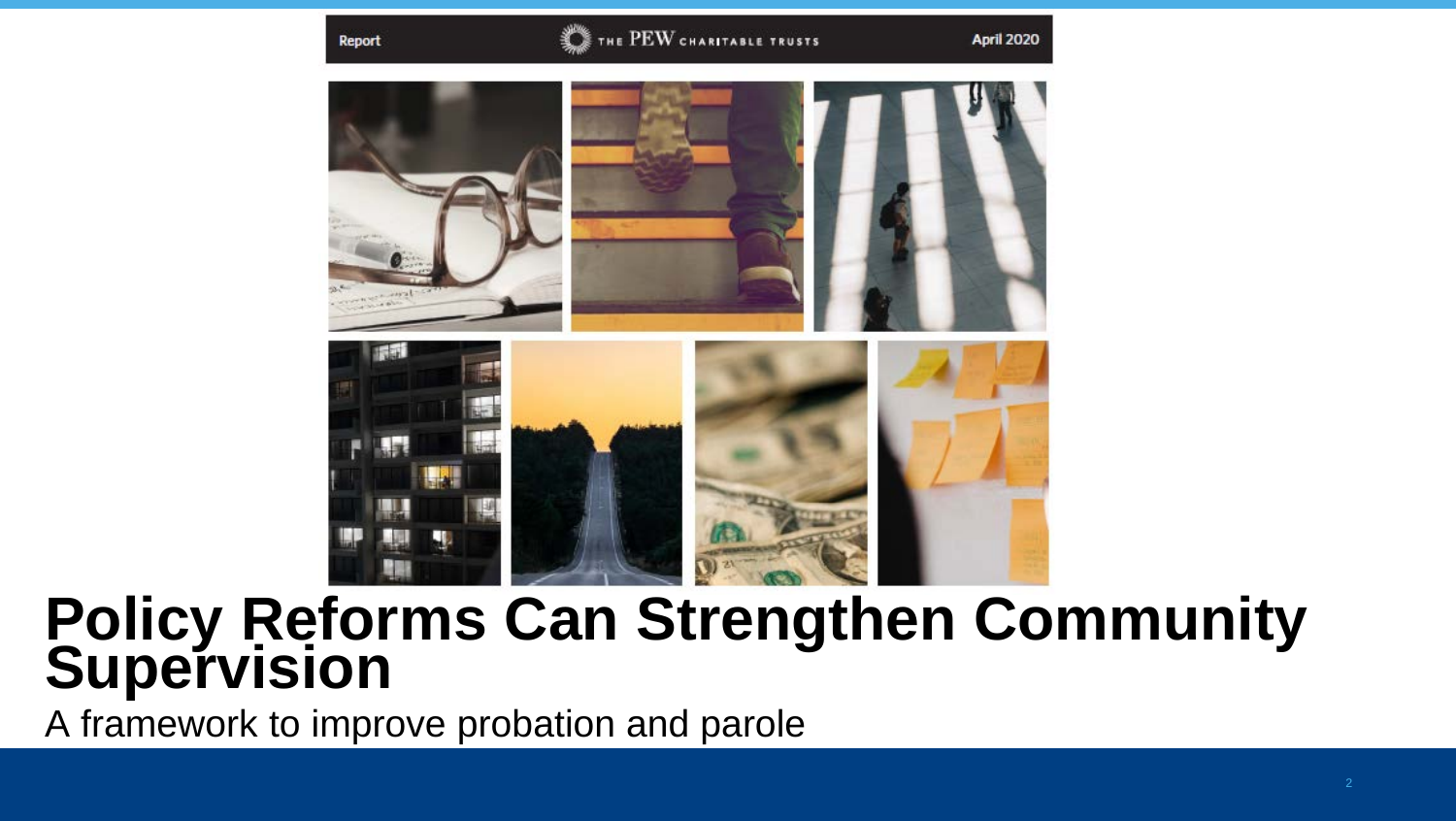#### Pew's Advisory Council on Community Supervision

| <b>Jean Peters</b><br><b>Baker</b>        | Prosecutor, Jackson County Prosecuting Attorney's<br>Office, Missouri                                   | <b>Tracy Plouck</b>      | former Director, Ohio Department of Mental Health<br>and Addiction Services                                                                                                    |
|-------------------------------------------|---------------------------------------------------------------------------------------------------------|--------------------------|--------------------------------------------------------------------------------------------------------------------------------------------------------------------------------|
| <b>The Honorable</b><br><b>Michael P.</b> | Justice of the Supreme Court of Georgia                                                                 |                          | <b>Director, Missouri Department of Corrections</b>                                                                                                                            |
| <b>Boggs</b>                              |                                                                                                         | <b>Erika Preuitt</b>     | Director, Adult Services Division, Department of<br>Community Justice, Multnomah County, Oregon and                                                                            |
| <b>Barbara</b><br><b>Broderick</b>        | Chief Probation Officer, Maricopa County, Arizona                                                       |                          | <b>President, American Probation and Parole</b><br>Association                                                                                                                 |
| <b>Derwyn</b><br><b>Bunton</b>            | Chief District Defender, Orleans Parish, Louisiana                                                      | <b>Gary Roberge</b>      | Executive Director, Court Services Support Division,<br><b>Connecticut Judicial Branch;</b>                                                                                    |
| <b>Sheriff Daron</b><br>Hall              | Davidson County, Tennessee and 2 <sup>nd</sup> Vice President,<br><b>National Sheriff's Association</b> | <b>Topeka Sam</b>        | Founder and Executive Director, The Ladies of Hope<br>Ministries and Parole and Probation Accountability<br>Project and Director, Dignity for Incarcerated Women<br>for #cut50 |
| <b>Deanna</b><br><b>Hoskins</b>           | President and CEO, JustLeadershipUSA                                                                    |                          |                                                                                                                                                                                |
| Jennifer K.<br>Elek, Ph.D.                | Senior Court Research Associate, National Center for<br><b>State Courts</b>                             | <b>The Honorable</b>     | <b>Grant County Circuit Court, Indiana</b>                                                                                                                                     |
| <b>Brian Lovins,</b><br>Ph.D.             | Principal, Justice System Partners and former<br><b>Assistant Director, Harris County Community</b>     | <b>Mark Spitzer</b>      |                                                                                                                                                                                |
| <b>Jonathan</b>                           | Supervision and Corrections Department, Texas<br>Chair, Prisoner Review Board, Kansas Department of     | Faye S.<br>Taxman, Ph.D. | Center for Advancing Correctional Excellence,<br><b>George Mason University</b>                                                                                                |
| <b>Ogletree</b>                           | Corrections and Vice President, Central Region,<br>Association of Paroling Authorities International    | <b>Jalice Vigil</b>      | Probation Analyst, Division of Probation Services,<br>Office of the State Court Administrator, Colorado<br><b>Judicial Department</b>                                          |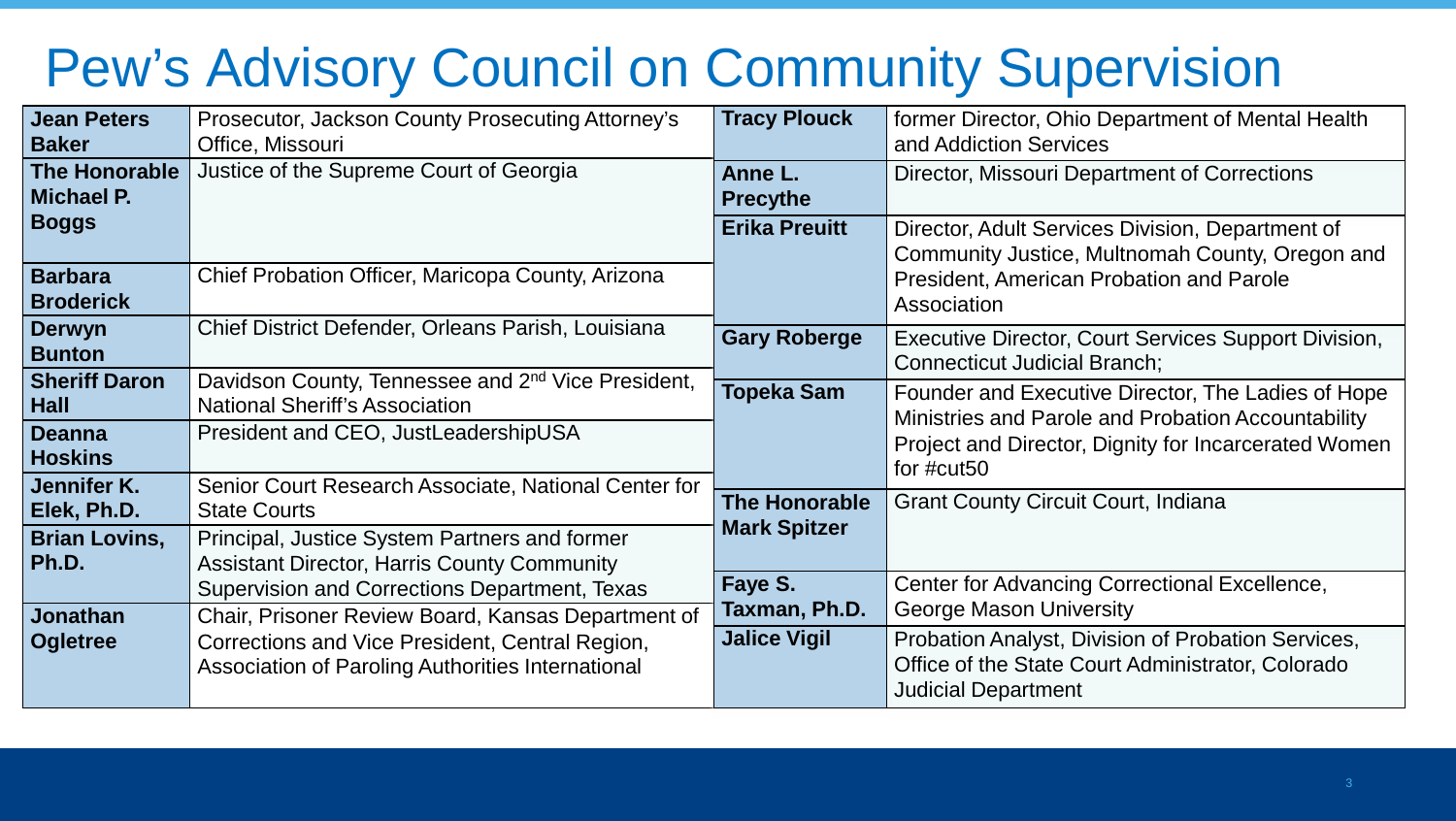### Advisory-based policies toward an effective community supervision system

- I. Enact alternatives to arrest, incarceration, and supervision
- II. Implement evidence-based policies centered around risk and need
- III. Adopt shorter supervision terms based on incentives and goals that change behavior
- IV. Establish effective and appropriate supervision conditions
- V. Develop individualized conditions regarding the payment of legal financial obligations
- VI. Reduce incarceration and promote long-term success
- VII. Provide community supervision agencies with the support they need to be effective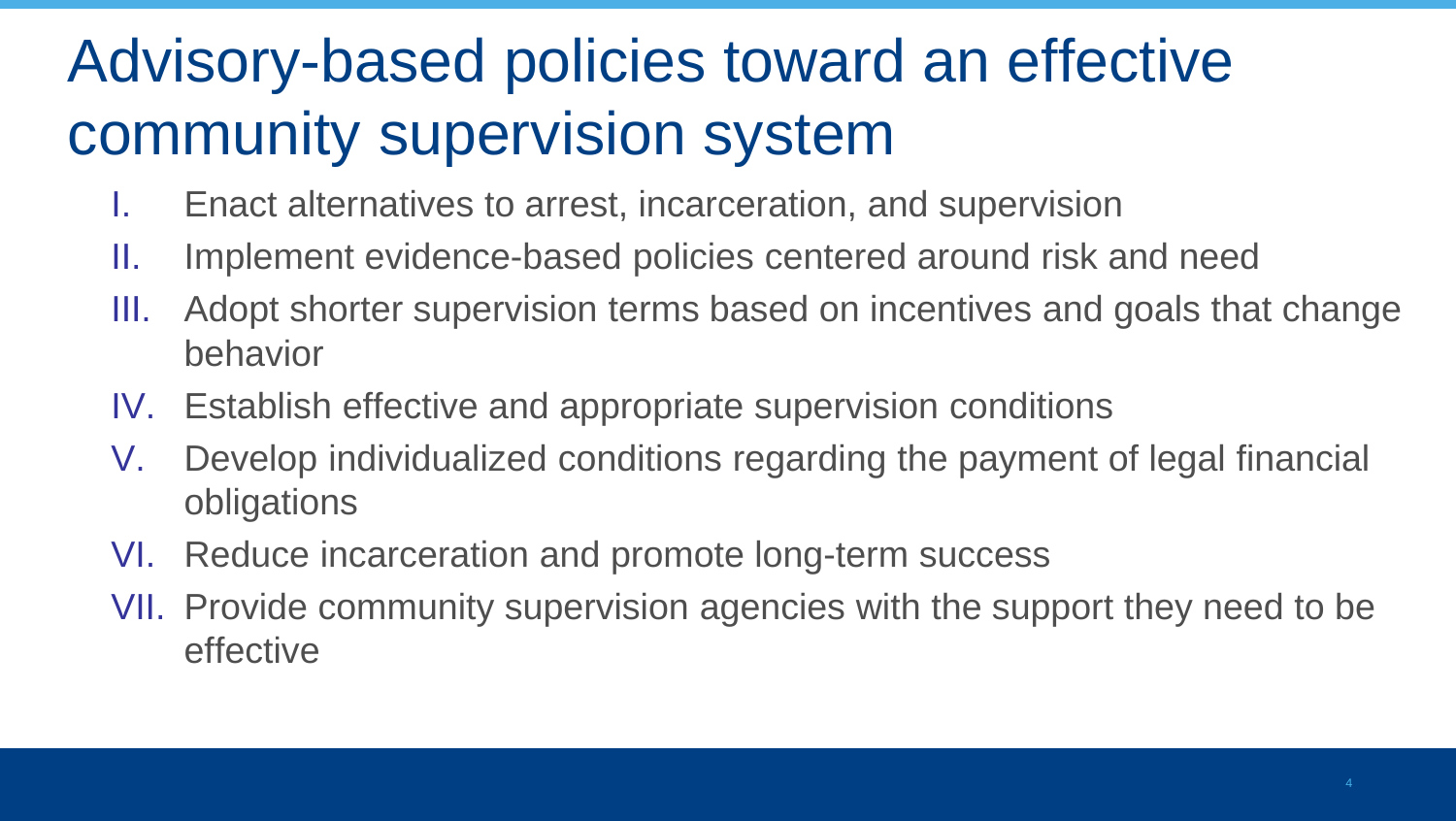### I. Enact alternatives to arrest, incarceration, and supervision

- Offer deferred prosecution
- Make community service available as an alternative
- Make certain moving vehicle offenses citations
- Reclassify lower-level drug offenses
- Revise felony thresholds for property offenses
- Prioritize drug courts for higher-risk individuals
- Set state-level standards for drug courts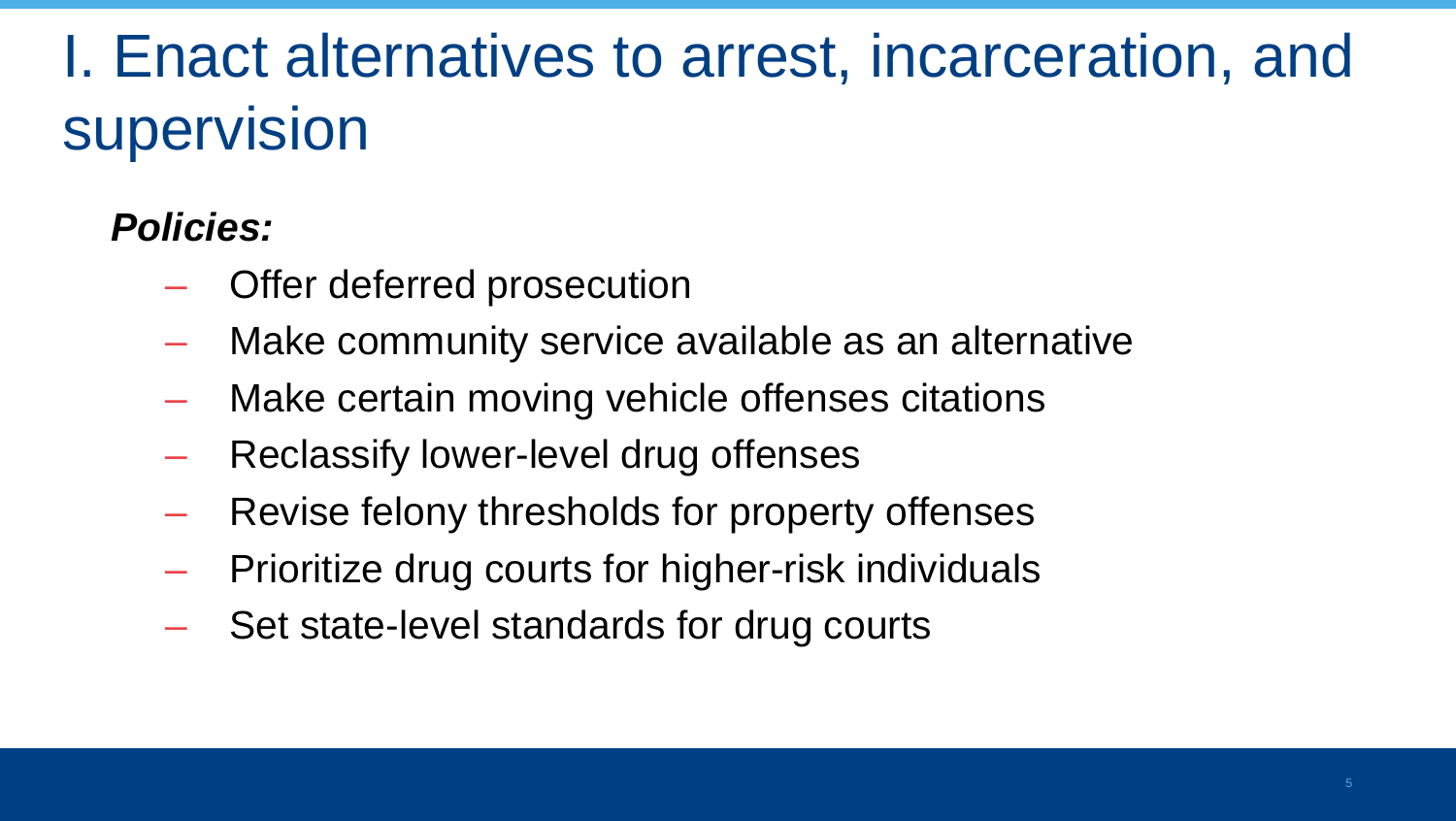### II. Implement evidence-based policies centered on risk and needs

- Assess risk and needs using a validated tool
- Base case plans on risk and needs assessment findings
- Supervise by risk level
- Implement specialized caseloads
- Use workload analyses to set caseload size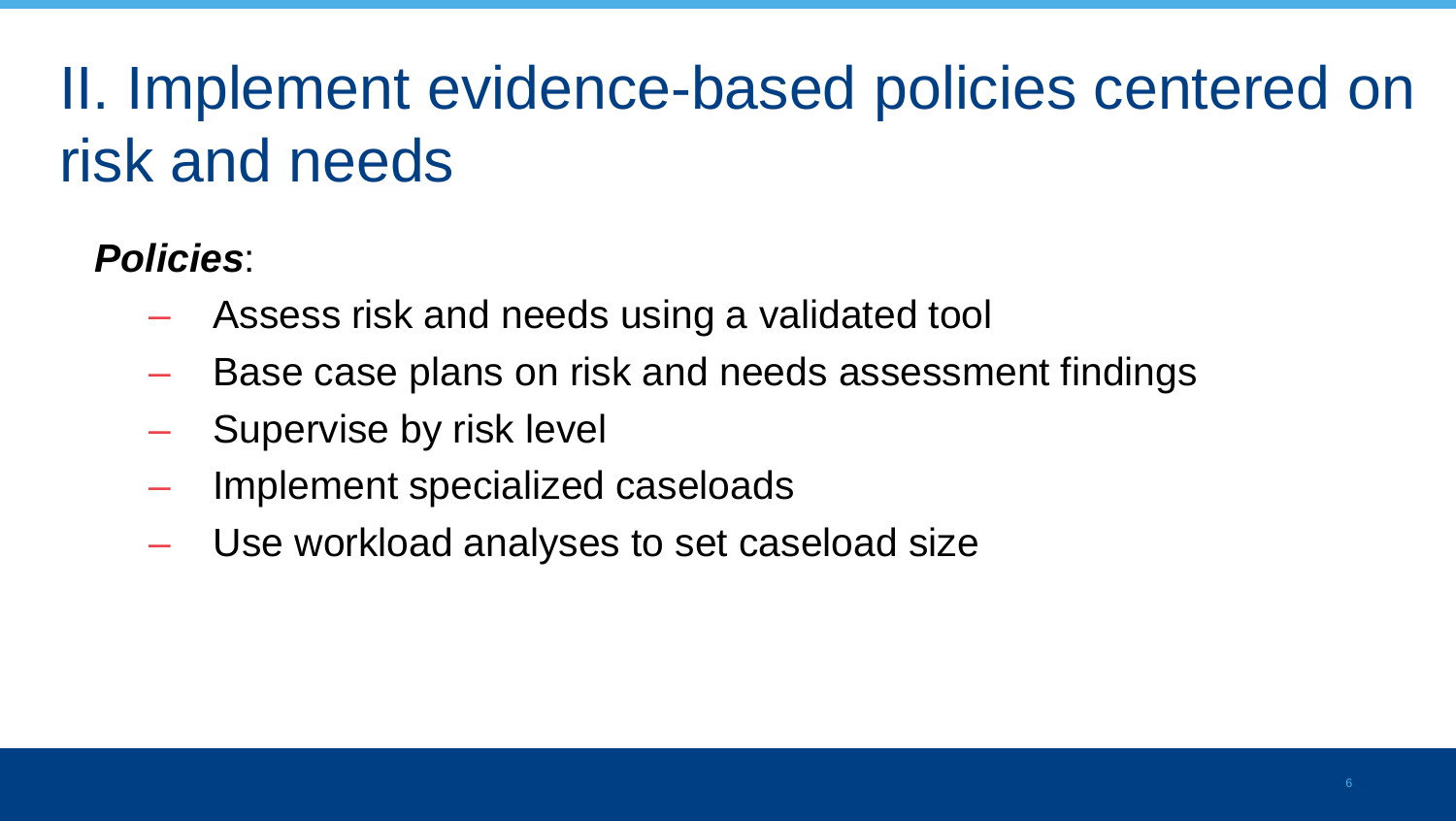### III. Adopt shorter supervision sentences and focus on goals and incentives

- Provide goal-based supervision
- Use incentives to influence behavior
- Offer earned compliance credits
- Provide earned-time credit for program completion
- Limit supervision terms
- Permit presumptive discharge
- Consolidate concurrent supervision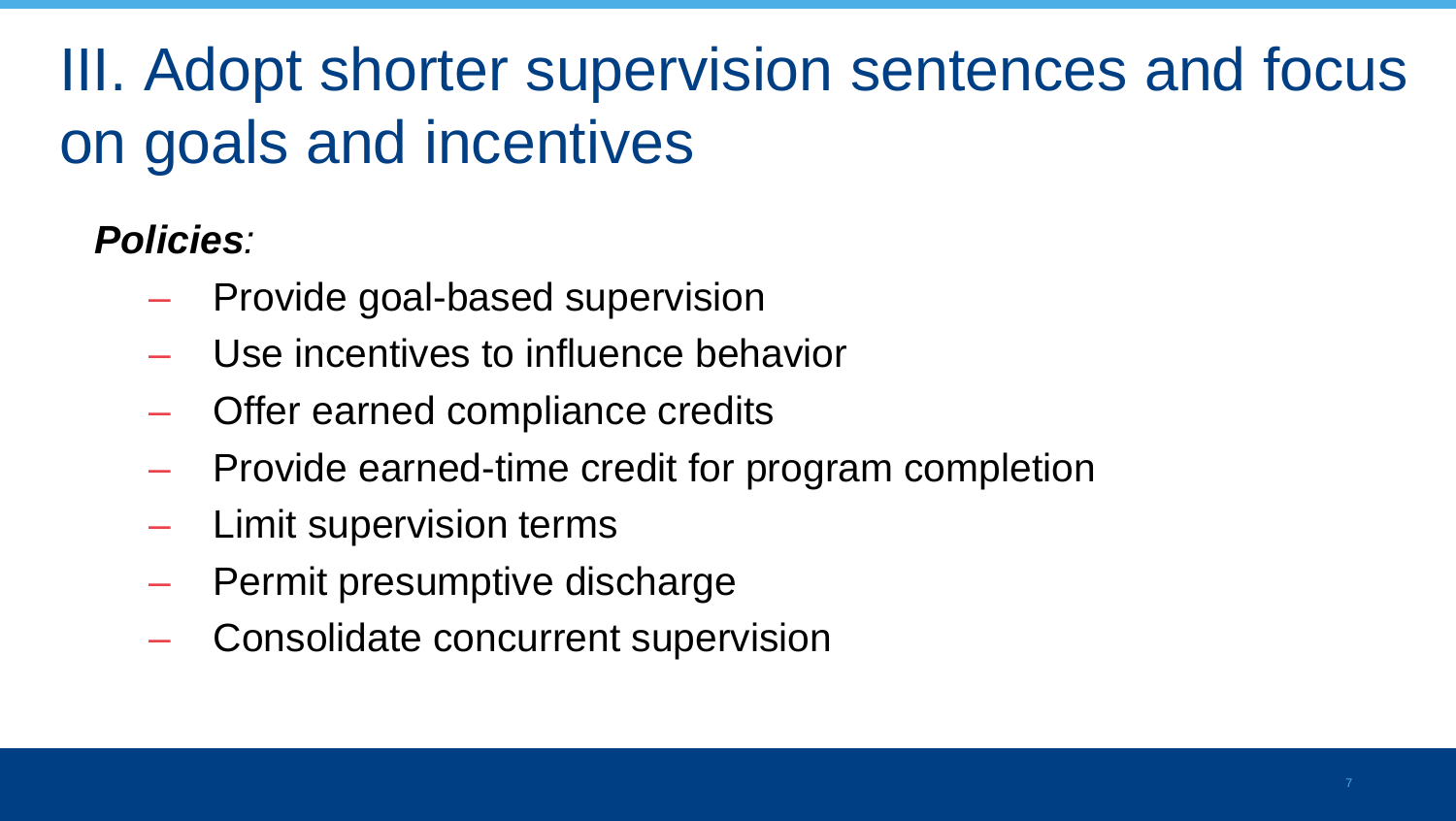### IV. Establish effective and appropriate supervision conditions

- Base conditions on supervision goals
- Require drug testing only to determine treatment needs
- Use technology to reduce barriers to reporting
- Offer place-based supervision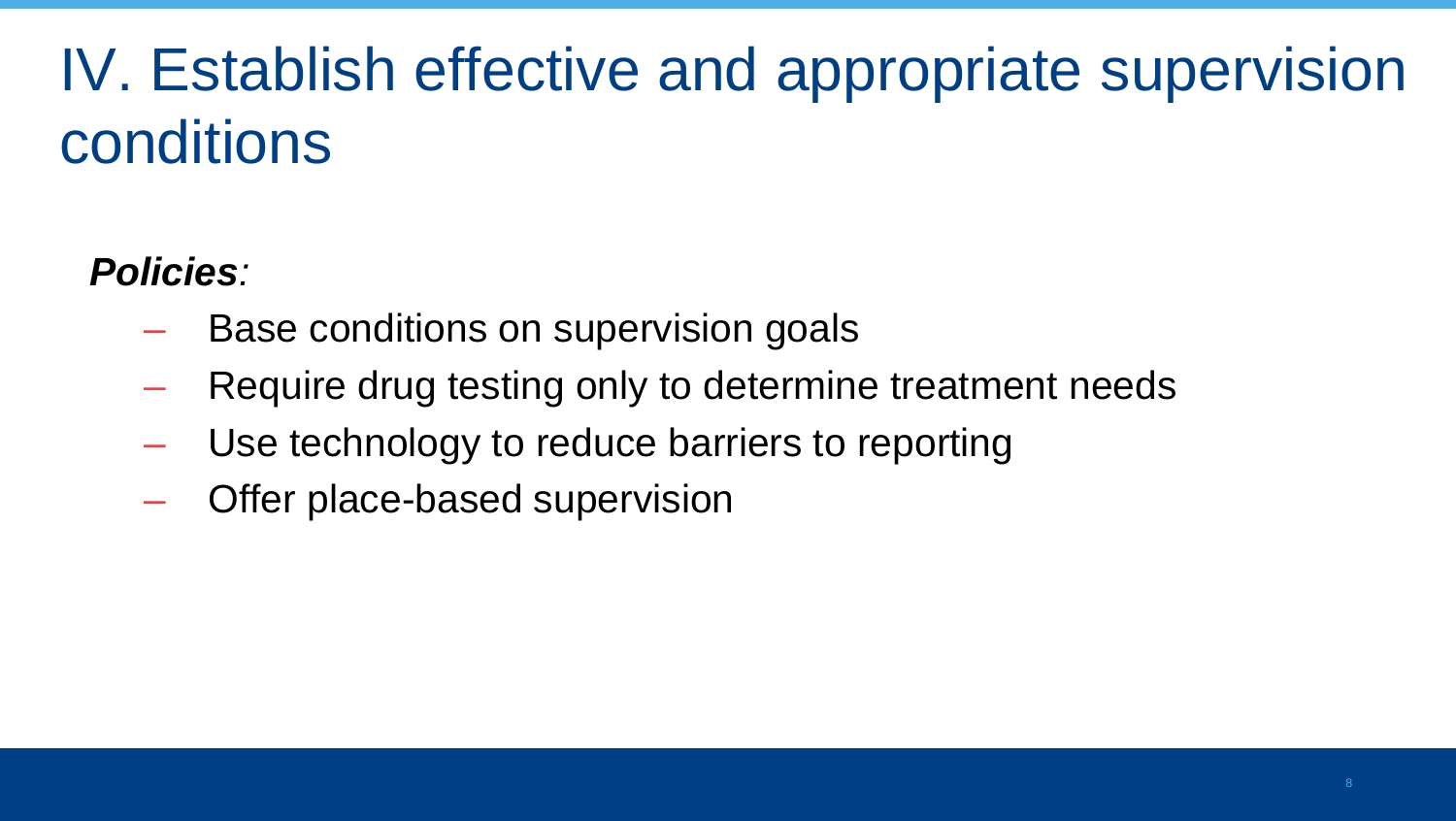### V. Develop individualized conditions for payment of legal financial obligations

- Make restitution payments affordable
- Prohibit fees for supervision, corrections services, and assessment
- Stabilize agency funding through public sector support
- Assess individuals' ability to pay
- Make fines, fees, and court-ordered assessments proportional
- Postpone the start of financial obligations
- Allow payment plans, waivers, and forgiveness options
- Provide alternatives to fines and fees
- Prohibit revocations for inability to pay
- Ensure that inability to pay does not prevent supervision discharge
- Prohibit suspension of a driver's license for inability to pay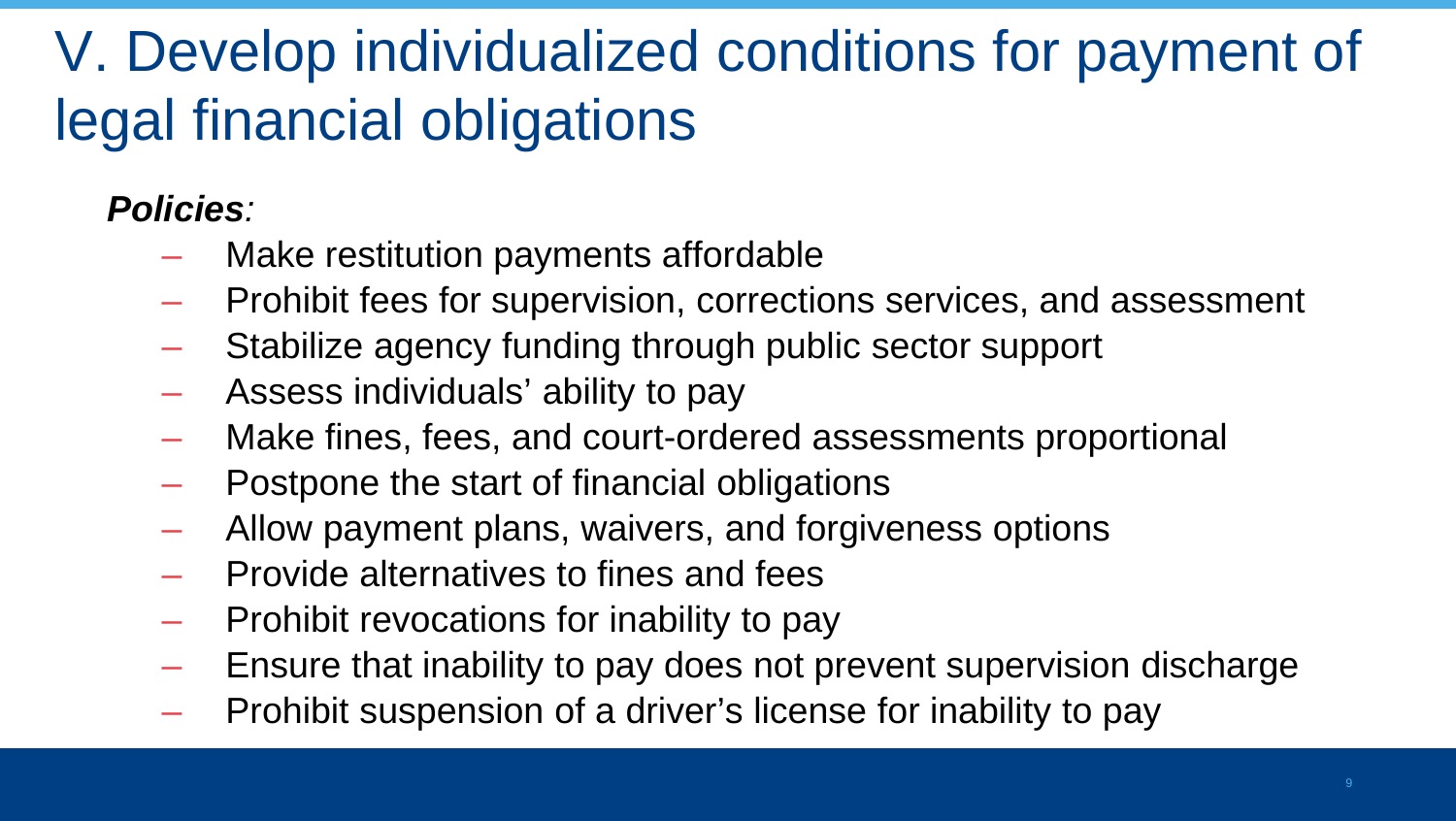### VI. Reduce use of and pathways to incarceration

- *Policies:*
	- Clearly define a technical violation
	- Develop supervision responses to absconding
	- Limit arrest for revocations based on technical violations
	- Limit incarceration for technical violations
	- Limit incarceration pending a revocation hearing
	- Provide counsel at revocation hearings
	- Deploy transition specialists
	- Provide a continuum of health treatment
	- Maintain treatment for substance use and behavioral health
	- Assist with continuity of health care benefits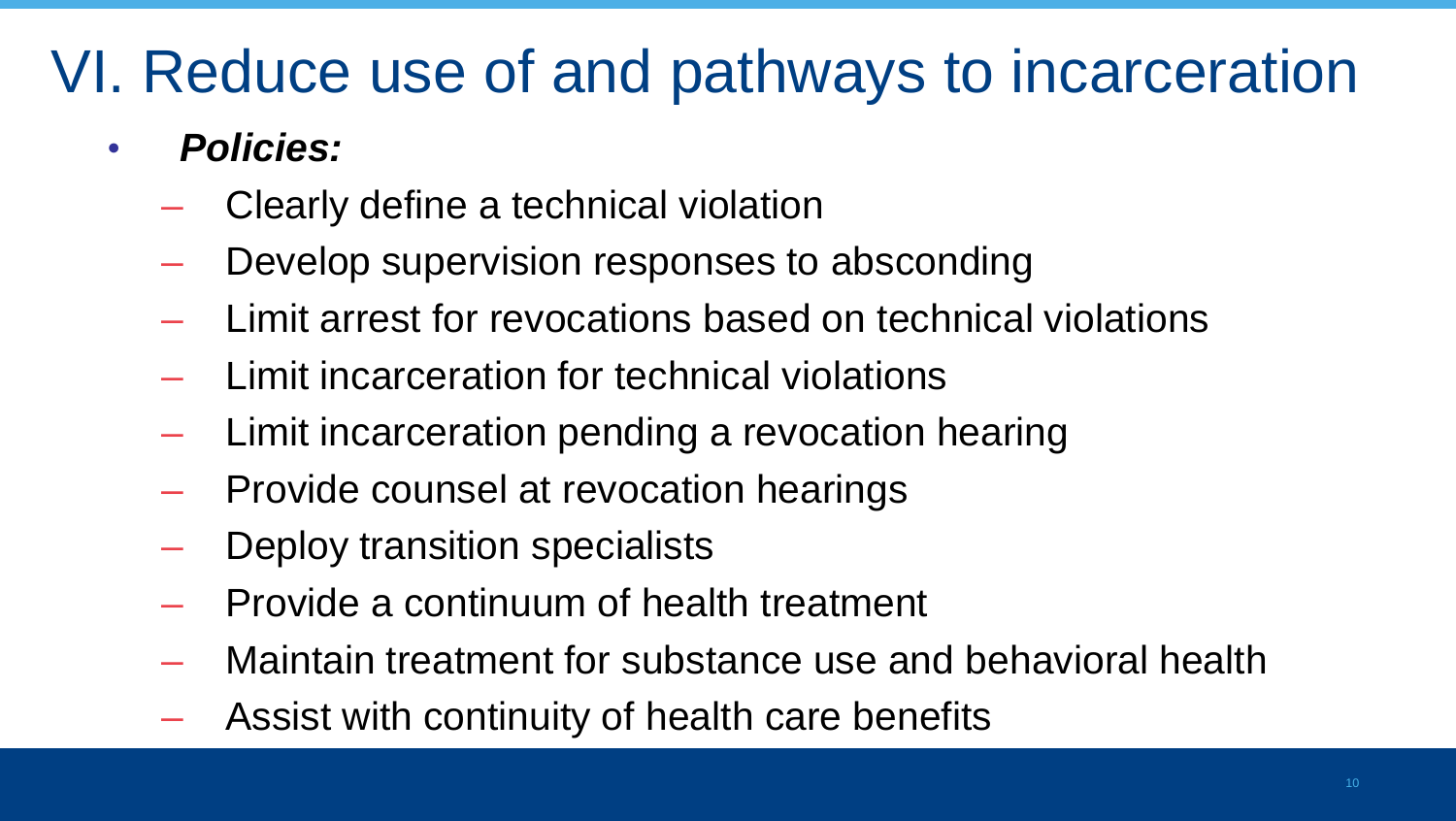In Kansas, 68% of prison admissions are for supervision violations (2017) and make up 33% of the prison population (2018).

Admissions (2017):

#### **46% probation violations**

#### **22% post-incarceration supervision violations**

| 3% new offenses | 19% technical |
|-----------------|---------------|
|                 |               |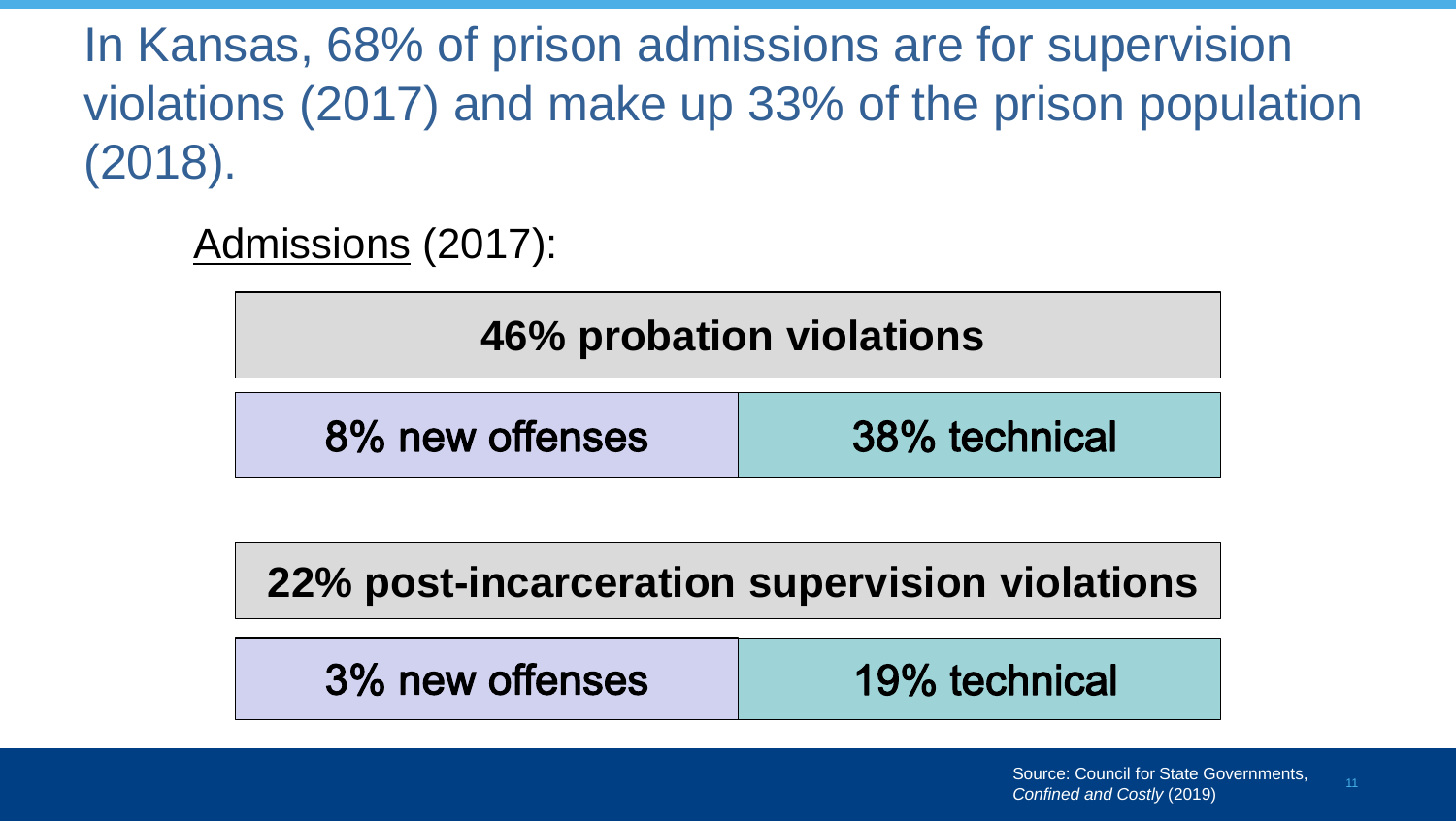### VII. Support community supervision agencies

- *Policies:*
	- Use financial incentives to promote success
	- Train staff in evidence-based practices
	- Link hiring and promotion with evidence-based practices
	- Adopt performance measures
	- Track demographic data related to outcomes
	- Reduce and prevent racial and ethnic disparities in supervision
	- Evaluate reforms for effectiveness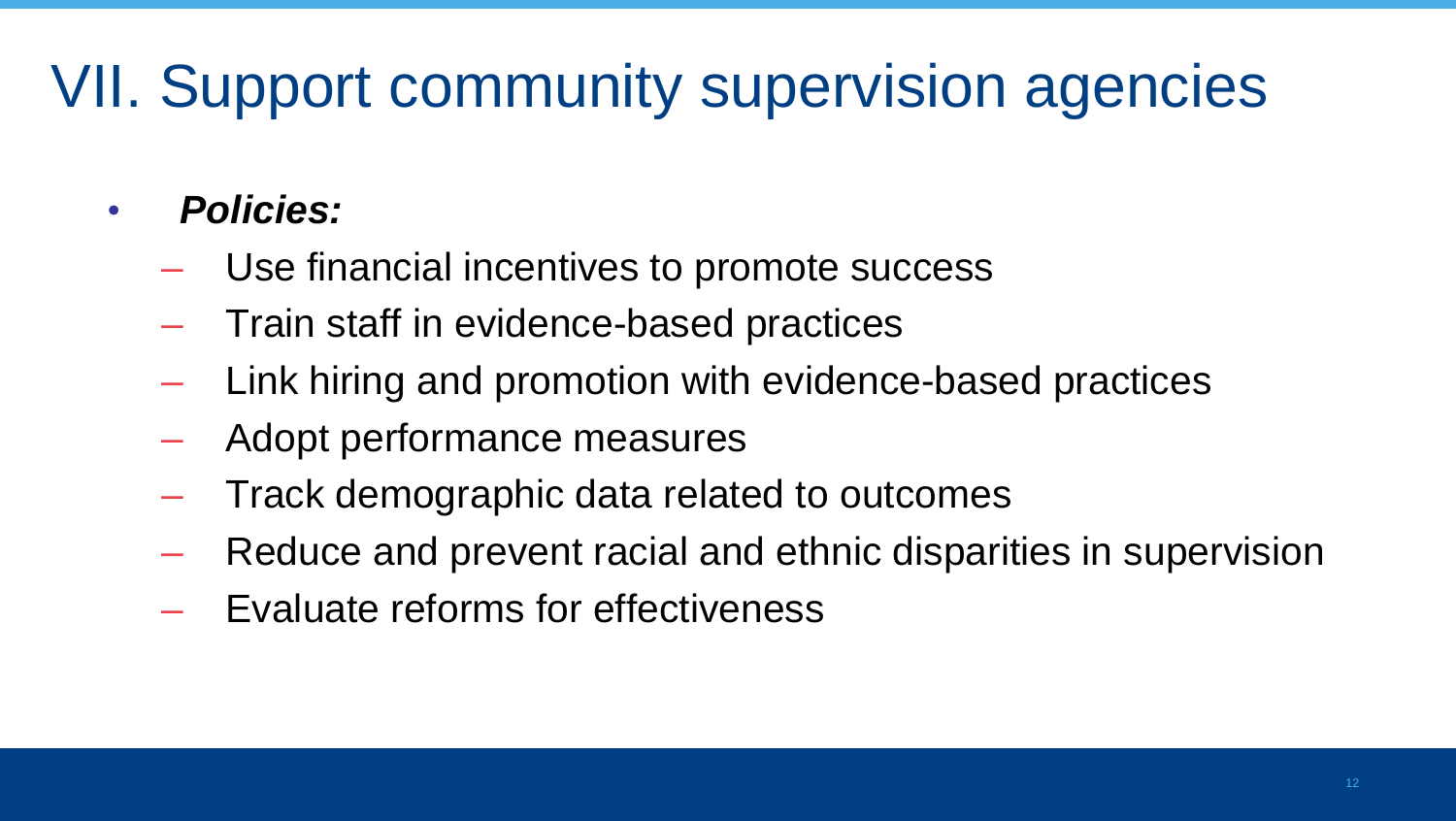#### Endorsements:



Free markets. Real solutions.

COLUMBIA | JUSTICE LAB Shaping Justice for the Future

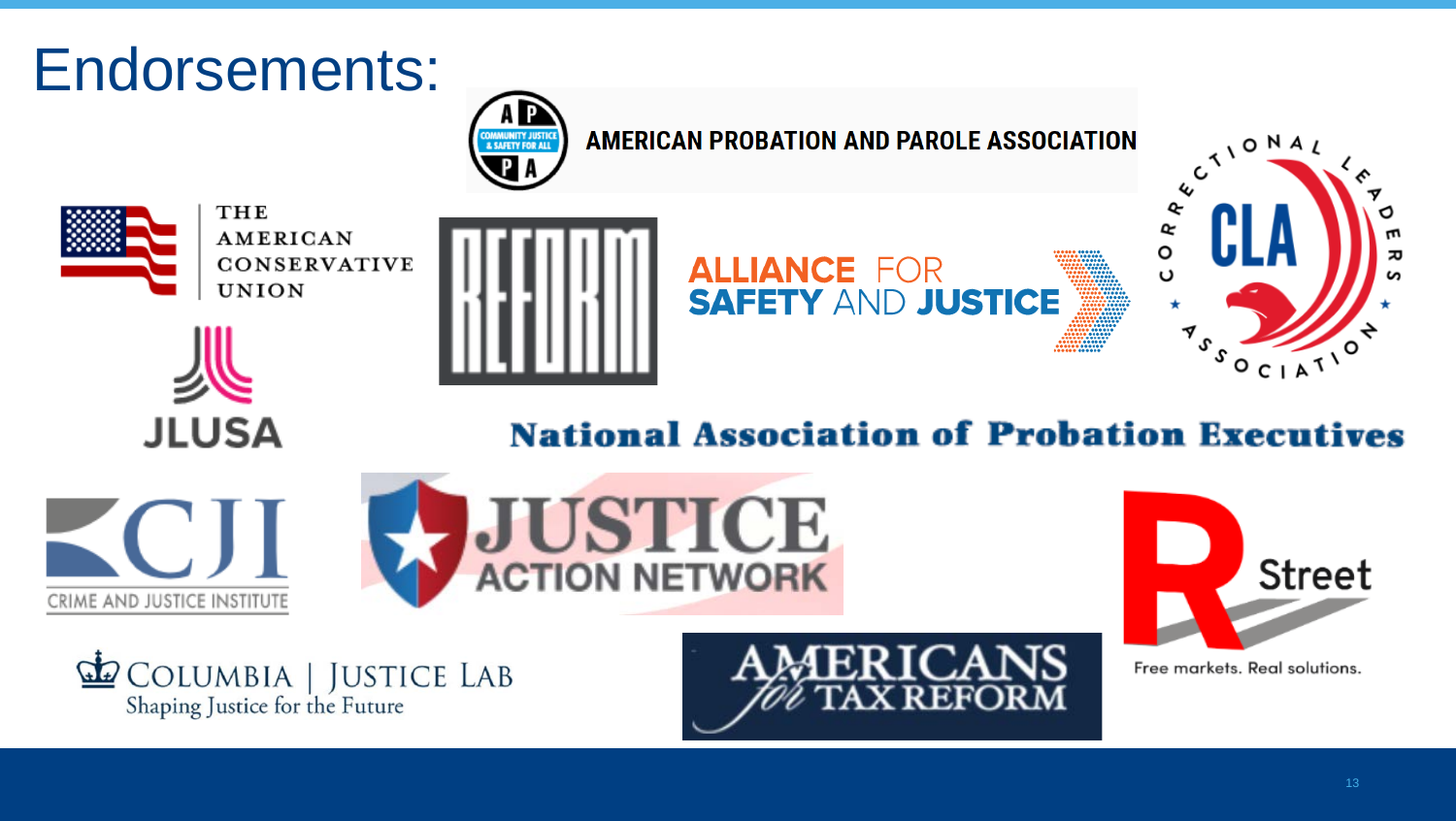#### Endorsements: 33 Criminal Justice Professionals Endorse New Framework to Improve Probation and Parole

| Linda Brady, past president, Probation Officers Professional Association Michael Jacobson, executive director, City University of New York<br>lof Indiana.                                                                                                         | Institute for State and Local Governance; former commissioner, New<br>York City Corrections and Department of Probation.                                                                                                                   | <b>Francine Perretta</b> , executive director, Association of Women<br>Executives in Correction; former deputy probation commissioner,<br>Westchester County, New York; former director of probation, St.<br>Lawrence County, New York. |
|--------------------------------------------------------------------------------------------------------------------------------------------------------------------------------------------------------------------------------------------------------------------|--------------------------------------------------------------------------------------------------------------------------------------------------------------------------------------------------------------------------------------------|-----------------------------------------------------------------------------------------------------------------------------------------------------------------------------------------------------------------------------------------|
| Barbara Broderick, EXIT co-chair; former chief probation officer,<br>Maricopa County, Arizona.                                                                                                                                                                     | Julie Kempker, director, Missouri Division of Probation and Parole.                                                                                                                                                                        | Veronica Perry, chief probation officer, Medina County, Ohio.                                                                                                                                                                           |
| William Burrell, corrections management consultant; former chief of<br>adult probation services, New Jersey State Court System.                                                                                                                                    | Sally Kreamer, deputy director, Iowa Department of Corrections.                                                                                                                                                                            | Erika Preuitt, director, Multnomah County (Oregon) Department<br>of Community Justice.                                                                                                                                                  |
| <b>William Carbone, senior lecturer and executive director, Criminal Justice</b><br>Programs and the Tow Youth Justice Institute, University of New Haven;<br>former executive director, State of Connecticut Judicial Branch, Court<br>Support Services Division. | Steven Lessard, chief probation officer, Gila County, Arizona.                                                                                                                                                                             | Susan Rice, chief probation officer, Miami County, Indiana.                                                                                                                                                                             |
| Veronica Cunningham, executive director, American Probation and<br>Parole Association; former parole director, Texas Department of Criminal<br>Justice; former chief probation officer, Cook County (Illinois) Adult<br>Probation Department.                      | Brian Lovins, president-elect, American Probation and Parole<br>Association; principal, Justice System Partners; former assistant<br>director, Harris County (Texas) Community Supervision and<br>Corrections Department.                  | Gary Roberge, executive director, Connecticut Judicial Branch,<br>Court Support Services Division.                                                                                                                                      |
| Edward J. Dolan, commissioner, Massachusetts Probation Service.                                                                                                                                                                                                    | Joseph Mancini, director of operations, SEAT Center; associate<br>commissioner, Office of Community Partnerships, New York State<br>Office of Children and Family Services; former director of probation,<br>Schenectady County, New York. | Vincent Schiraldi, EXIT co-chair; co-director, Columbia Justice<br>Lab; senior research scientist, Columbia School of Social Work;<br>former commissioner, New York City Department of Probation.                                       |
| Vincent Doto, director, Columbia County (New York) Probation<br>Department.                                                                                                                                                                                        | Terri McDonald, former chief probation officer, Los Angeles County,<br>California.                                                                                                                                                         | Wendy Still, chief probation officer, Alameda County, California.                                                                                                                                                                       |
| Adolfo Gonzales, chief probation officer, San Diego County, California.                                                                                                                                                                                            | Rod McKone, chief adult probation officer, Pinal County, Arizona.                                                                                                                                                                          | Scott Taylor, founding partner, JustUs; former director,<br>Multnomah County (Oregon) Department of Community Justice.                                                                                                                  |
| Kele Griffone, division director, Salt Lake County Criminal Justice<br>Services.                                                                                                                                                                                   | Betty McNeely, director, Seattle Municipal Court Programs and<br>Services Division.                                                                                                                                                        | <b>Aswad Thomas, managing director, Crime Survivors for Safety</b><br>and Justice, Alliance for Safety and Justice.                                                                                                                     |
| Billie Grobe, associate, Justice System Partners; former chief probation<br>officer, Yavapai County, Arizona.                                                                                                                                                      | David Muhammad, executive director, National Institute for Criminal<br>Justice Reform; former chief probation officer, Alameda County,<br>California.                                                                                      | Ray Wahl, founding partner, JustUs; former deputy state court<br>administrator, Utah State Courts.                                                                                                                                      |
| Marcus Hodges, associate director, Washington, D.C., Court Services<br>and Offender Supervision Agency; former president, National Association<br>of Probation Executives.                                                                                         | Michael Wayne Nail, commissioner, Georgia Department of<br>Community Supervision.                                                                                                                                                          | Kathy Waters, director, Adult Probation Services, Arizona<br>Supreme Court                                                                                                                                                              |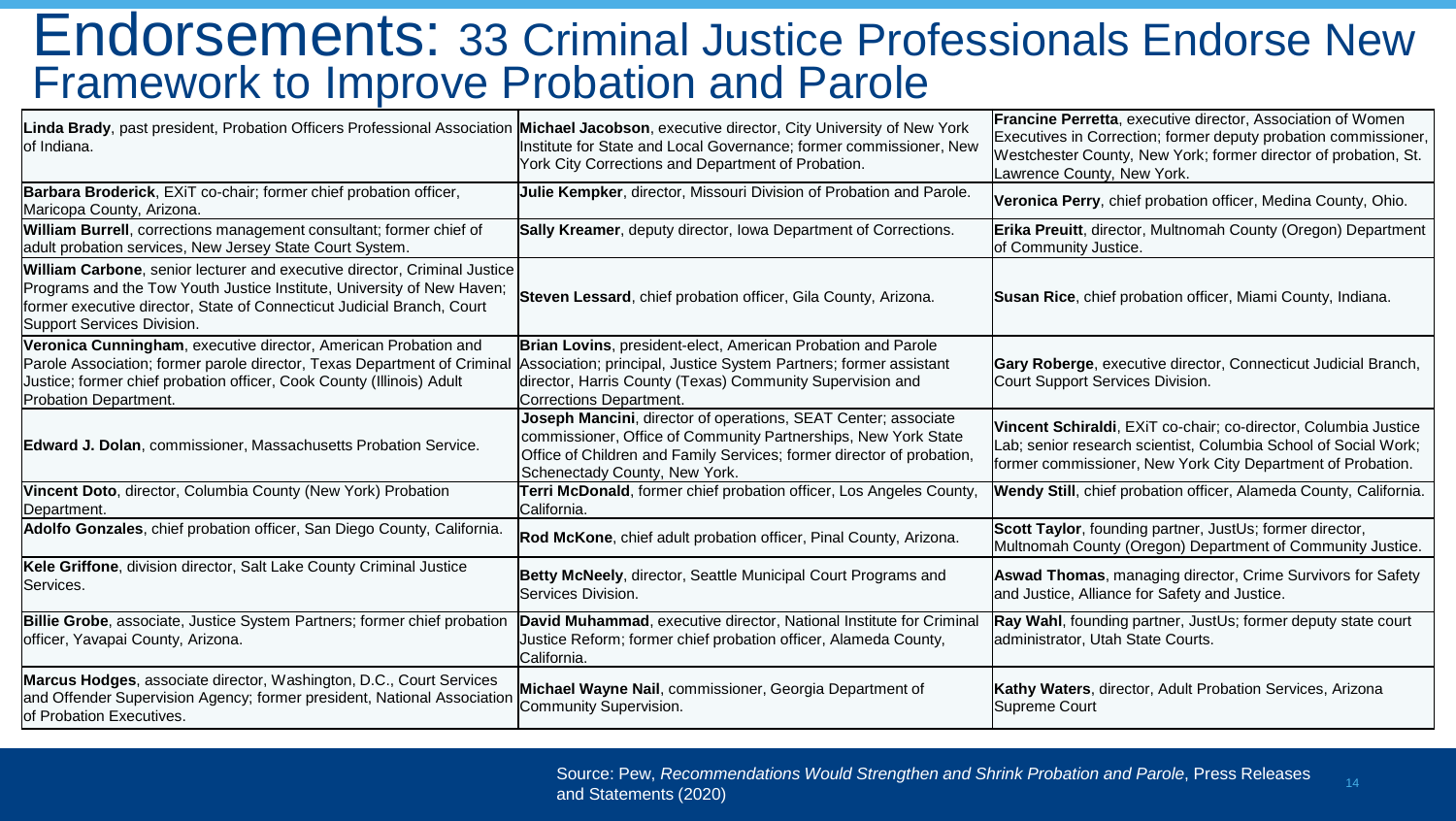## **Questions / Comments?**